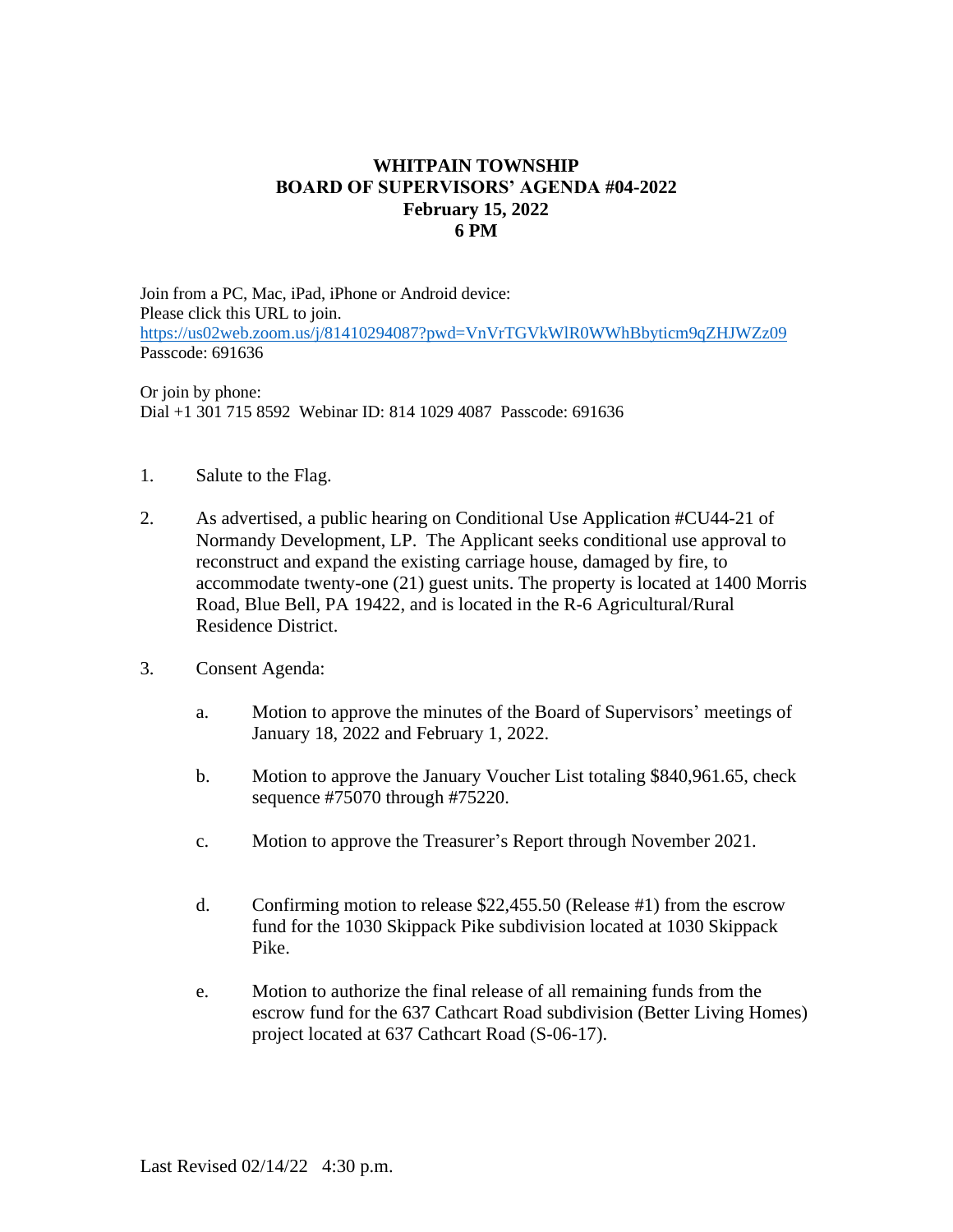Agenda #4-2022 February 15, 2022 Page 2

- f. Motion to approve Resolution No. 1485 accepting Deed of Dedication for certain right-of-way along Cathcart Road in connection with the completion and dedication of the 637 Cathcart Road subdivision project.
- g. Motion to authorize the Township Manager to advertise bids for the Pulaski Drive Bridge Replacement Project as part of the DVRPC PA Municipal Bridge Retro-Reimbursement Program.
- h. Motion to pass Resolution No. 1487 authorizing the submission of a grant application for the 2022 Round of the Montco 2040 Implementation Grant Program to provide funding for the installation of pedestrian connections and associated signage to provide a link between the northern end of the Core Connector Phase 3 Wentz Run Trail and Wentz Run Park.
- i. Motion to authorize Environmental Standards, Inc. to proceed with Soil Remediation Support and Act 2 Reporting for Mermaid Lake per their proposal dated February 1, 2022 in the amount of \$19,718, subject to the review of the Township Solicitor.
- 4. Motion to appoint the following to the Park and Open Space Board:

as Alternate No. 1 with a term expiring December 31, 2025. \_\_\_\_\_\_\_\_\_\_\_\_\_\_\_\_\_ as Alternate No. 2 with a term expiring December 31, 2025.

\_\_\_\_\_\_\_\_\_\_\_\_\_\_\_\_\_ as Alternate No. 3 with a term expiring December 31, 2025.

- 5. Motion to authorize the Township Manager to advertise Ordinance No. 394, Responsible Contractor's Ordinance (RCO), an ordinance of the Township of Whitpain, County of Montgomery, Commonwealth of Pennsylvania, providing for the adoption of certain procedures related to the solicitation and award of public contracts; providing for certification requirements for public contractors and subcontractors to public contracts; providing for public contract review procedures; providing for assurance on the use of properly trained construction personnel; repealing inconsistent ordinances or parts of ordinances; containing a savings clause and providing for an effective date.
- 6. Motion to pass Resolution No. 1486 to support Whitpain Township's vision for a 100% clean renewable energy future by participation in the Ready for 100 Movement.
- 7. Motion to approve settlement and general release agreement between Whitpain Township and Police Department Badge #XX, subject to acceptance of conditions and final review by the Solicitor and Township Manager.